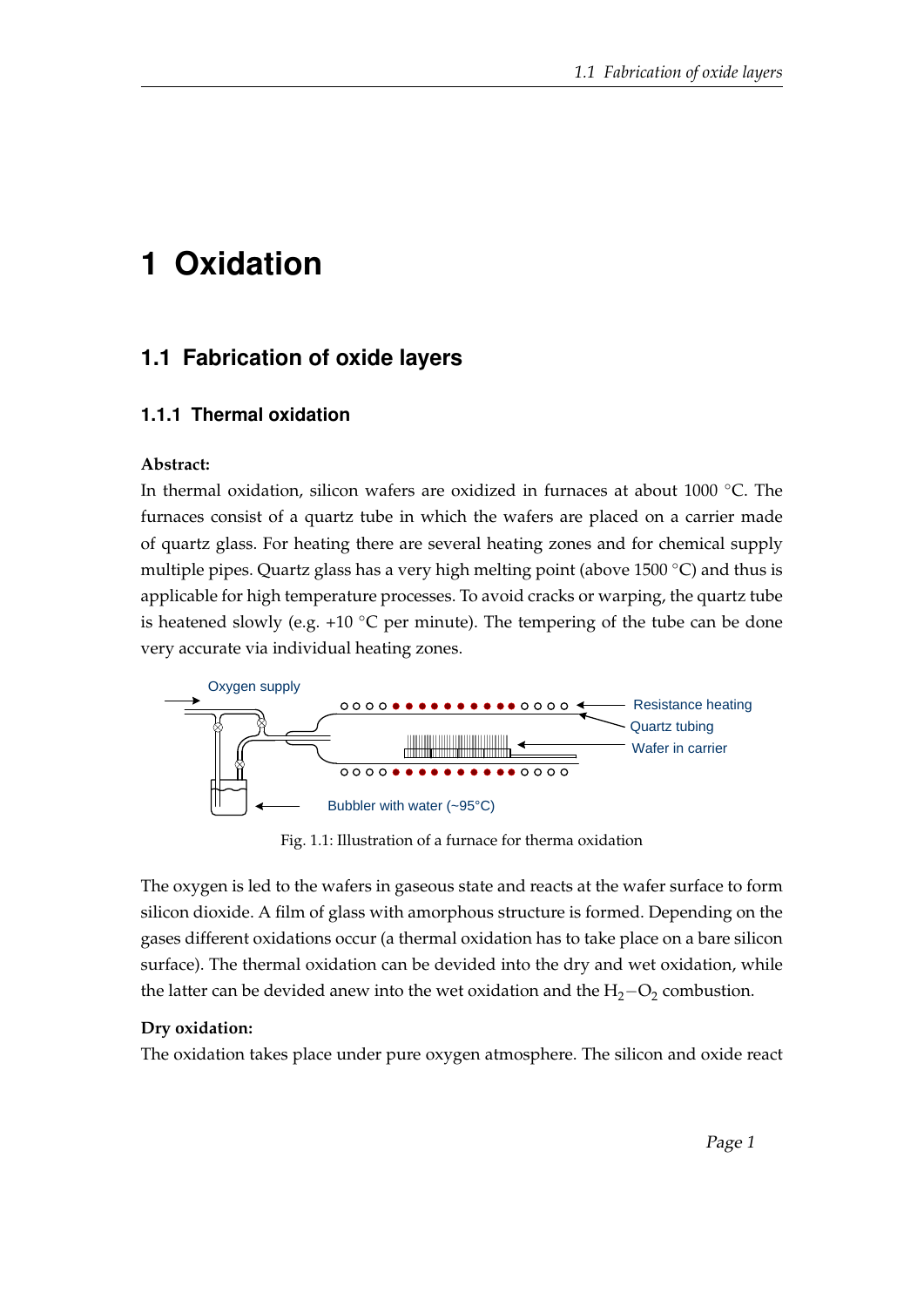to form silicon dioxide:

$$
\rm Si + O_2 \longrightarrow SiO_2
$$

This process is done at 1000 to 1200 ℃ actually. To create a very thin and stable oxide the process can be done at even lower temperatures of about 800 ◦C.

Characteristic of the dry oxidation:

- slow growth of oxide
- high density
- high breakdown voltage

#### **Wet oxidation:**

In wet thermal oxidation, the oxygen is led through a bubbler vessel filled with heated water (about 95 $\degree$ C), so that in addition to oxygen water is present in the quartz tube as steam. The oxidation is given by:

$$
\mathrm{Si} + 2\,\mathrm{H}_2\mathrm{O} \longrightarrow \mathrm{SiO}_2 + 2\,\mathrm{H}_2
$$

This process is done by 900 to 1000 ℃. The characteristics if wet thermal oxidation are:

- fast growth even on low temperatures
- less quality than dry oxides

|                   | Temperature Dry oxidation Wet oxidation |                    |
|-------------------|-----------------------------------------|--------------------|
| 900 $\degree$ C   | $19 \text{ nm/h}$                       | $100 \text{ nm/h}$ |
| $1000\text{ °C}$  | $50 \text{ nm/h}$                       | $400 \text{ nm/h}$ |
| 1100 $^{\circ}$ C | $120 \text{ nm/h}$                      | $630 \text{ nm/h}$ |

Tab. 1.1: Comparison of the growth rate of wet and dry oxidation of silicon

## **H2O<sup>2</sup> combustion:**

In the  $\rm H_2O_2$  combustion, pure hydrogen is added to oxygen. The gases are led into the quartz tube and burned in a cold combustion at above 500 ◦C to avoid Knallgas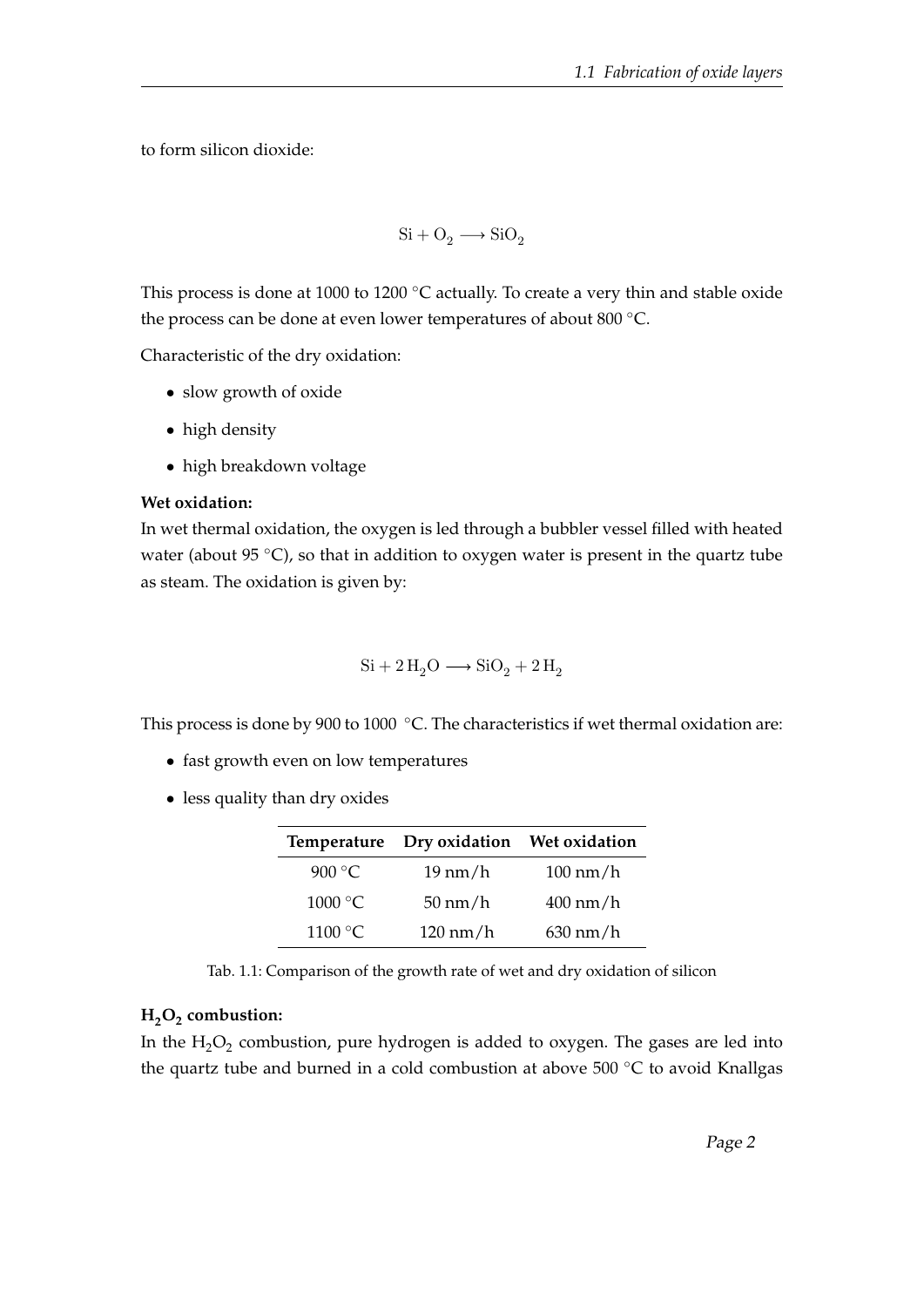reaction. This process allows the fabrication of fast growing and only low impurified films, so that thick oxide layers as well as thin films at moderate temperatures (900  $\degree$ C) can be procuded. The low temperature also allows fabrication of wafers which were alread doped.

In all thermal oxidation processes, the growth rate on (111) substrates is higher than on (100) substrates. In addition dopants inside the substrate increase the growth rate by far.

#### **Process flow of the oxidation:**

In the beginning, the oxygen and silicon react to form silicon dioxide. Now the oxide layer at the surface has to be surpassed by other oxygen atoms which have to diffuse through the dioxide layer to react with the silicon crystal beneath. For this reason the growth rate primarily depends on the reaction time of oxygen and silicon, while at a certain thickness the oxidation rate is mainly determined by the velocity of diffusion of the oxygen through the silicon dioxide. With increasing thickness of the dioxide the growth rate decreases. Since the layer is amorphous, not all bonds in the silicon dioxide are intact. Partial there are dangling bonds (free electrons and holes) at the interface of silicon and SiO2, and therefore there is a slightly positively charged zone at the interface. Since this charges affect the integrated circuit in a negativ manner, one tries to reduce this charges. This can be done with a higher tenmperature during oxidation or by using the wet oxidation which causes only a light charge. Of course wet and dry oxidation can not be exchanged arbitrarily, since electrical properties of gate oxides for example can only be fulfilled by oxides grwon in dry processes.

#### **Segregation:**

In thermal oxidation with silicon, the silicon reacts with oxygen to form silicon dioxide. The ratio of the grown oxide layer and of used up silicon is 2.27, which means that the dioxide is growing into the silicon substrate by 45 % of the total thickness of the dioxide.

Dopants which exist within the substrate can be accumulated in the oxide or in the silicon as well. This depends on the solubility of the dopants which can be higher in silicon (e.g. phosphorus) or in silicon dioxide (e.g. boron). The behavior can be calculated as follows, <em>k</em> is the coefficient of segregation:

$$
k = \frac{Solubility of the dopant in silicon}{Solubility of the dopant in SiO2}
$$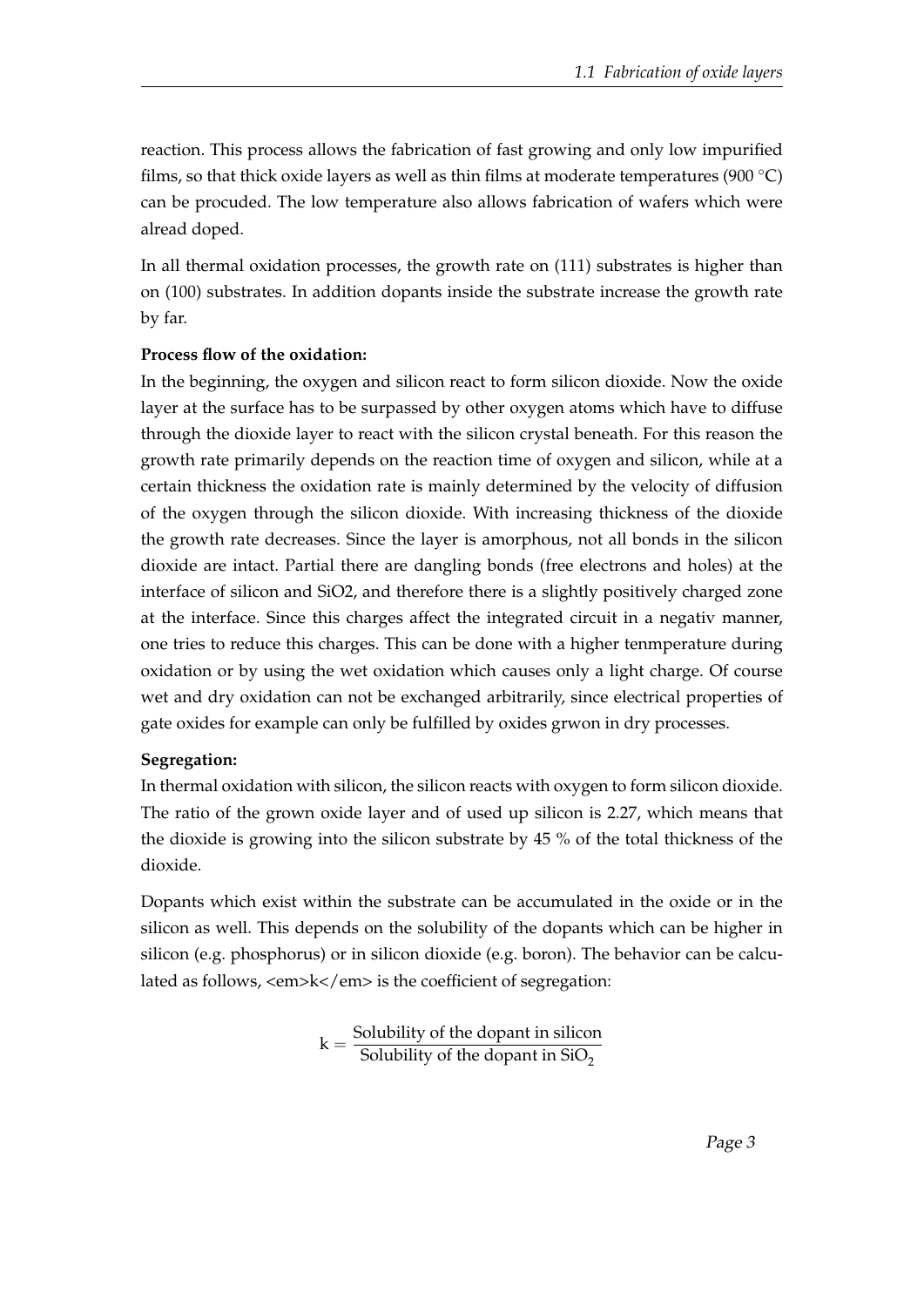

Fig. 1.2: Growth of silicon dioxide on top of silicon

If k is greater than 1 the dopants accumulate at the surface of the substrate, if k is less than 1 the dopants accumulate in the silicon dioxide.

## **1.1.2 Oxidation by vapor deposition**

In thermal oxidation silicon is used up to form oxide. If the silicon surface is covered by other films, the oxide layer has to be created in deposition processes since thermal oxidation needs a bare silicon surface in either case. In deposition processes, oxygen and silicon are added in gaseous states. There are two important processes for oxidation by vapor deposition: the silane pyrolysis and the TEOS deposition. A detailed description of these processes can be found in the chapter deposition.

## **Silane pyrolysis:**

Pyrolysis means a cleavage of chemical compounds - in this case the gas silane SiH<sup>4</sup> and highly purified oxygen  $\mathrm{O}_2$  - by heat. Since the toxic silane tends to self-ignition at ambient air above a concentration of 3 % it has to be delutet with nitrogen or argon below 2 %. At about 400 ◦C silane reacts with oxygen to form silicon dioxide and hydrogen which is exhausted:

$$
\textrm{SiH}_4 + \textrm{O}_2 \longrightarrow \textrm{SiO}_2 + 2 \,\textrm{H}_2
$$

The quality of the dioxide is low, as an alternative a high frequency stimulation at 300  $\degree$ C can be used. Thus a slightly stabilized oxide is generated.

## **TEOS deposition:**